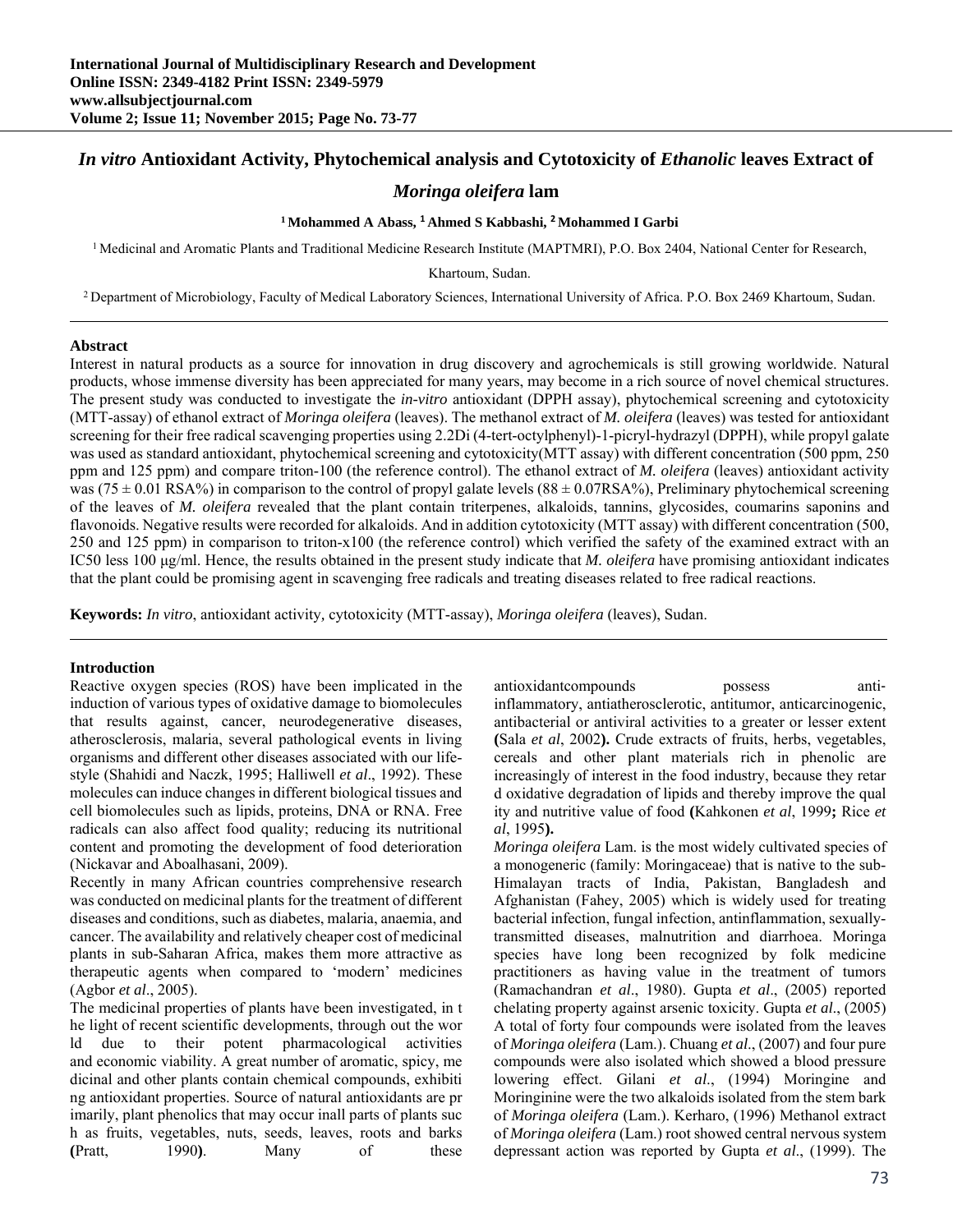aqueous extract of *Moringa oleifera* (Lam.) root possess antifertility property. Shukla *et al*., (1998) *Moringa oleifera* (Lam.) seed also exhibited cyanobacteriacidal activity. Lurling and Beekman (2010) *Moringa oleifera* (Lam.) leaves possess hypolipidaemic and antiathersclerotic activities. Pilaiprk *et al*., (2008) *Moringa oleifera* (Lam.) seed has excellent coagulation properties for treating waste water proved by Ndabigengesere *et al*., (1995). *Moringa oleifera* (Lam.) pods was studied for free radicals scavenging abilities Kumar *et al*., (2007). Leaves of *Moringa oleifera* Purgative, applied as poultice to sores, rubbed on the temples for headaches, used for piles, fevers, sore throat, bronchitis, eye and ear infections, scurvy and catarrh; leaf juice is believed to control glucose levels, applied to reduce glandular swelling (Morton, 1991; Makonnen *et al*.,1997; The Wealth of India, 1962; Dahot, 1988). The present study was conducted to investigate the antioxidant activities, phytochemical screening and cytotoxicity of *M. oleifera* (leaves) in Sudan.

# **II. Materials and Methods**

# **Collection of** *Moringa oleifera*

*Moringa oleifera* (leaves) were collected from Khartoum state, farm (June 2014), and authenticated by the researcher **Dr. Haider Abdelgadir**, Medicinal and Aromatic Plants and Traditional Medicine Research Institute (MAPTMRI).

## **Preparation of** *Moringa oleifera* **leaves**

*M. oleifera* leaves samples were dried in the shade then milled using Mortar and Pestle to give powder.

## **Preparation of crude extracts**

Extraction was carried out for the leaves of *M. oleifera* by using overnight maceration techniques according to the method described in Harbone (1984). About 50 g round material was macerated in 250 ml of ethanol for 3 h at room temperature. Occasional shaking for 24 h at room temperature was performed and, the supernatant was decanted. Thereafter, the supernatant was filtered under reduced pressure by rotary evaporatorion at 55 °C. Each residue was weighed and the yield percentage was calculated and then stored at 4 °C in tightly sealed glass vial ready for use. The remaining extracts which were not soluble were successively extracted using ethanol with the described technique. The extracts were kept in freez dryer for 48 h, (Virtis, USA) until they were completely dried. The residue was weighed and the yield percentage was calculated. The extracts were kept and stored at 4°C until required.

## **Antioxidant activity of** *M. oleifera* **extracts DPPH radical scavenging assay**

The DPPH radical scavenging was determined according to the method by (Shimada *et al*., 1992) with some modification. In 96-wells plate, the test samples were allowed to react with 2.2Di (4-tert-octylphenyl)-1-picryl hydrazyl stable free radical (DPPH) for half an hour at 37 °C. The concentration of DPPH was kept as 300 μm.The extract was dissolved in DMSO (500μg/ml.concentration), while DPPH was prepared in ethanol. After incubation, decrease in absorbance was measured at 517 nm using multiplate reader spectrophotometer. Percentage radical scavenging activity by samples was determined in comparison with a DMSO treated control group and propyl gallate (PG). All tests and analysis were run in triplicate.

# **Phytochemical Screening**

Phytochemical screening is of great importance in providing us with information about chemicals found in the plant in term of their nature and range of occurrence. This information would enable us to correlate between the nature and range of occurrence of these chemicals and biological assays held to investigate a certain bioactivity of the mentioned plant. In this study the preliminary phytochemical screening was conducted according to (Haborne, 1984).

# **Preparation of the Extracts**

10 mg of the powdered leaves of each plant were refluxed with 100 ml of ethanol 80% for 4 hours. The cool solution was filtered and enough ethanol 80% was passed through the volume of the filtrate 100 ml. This prepared extract (PE) was used for the various tests.

# **Test for Unsaturated Sterols and Triterpenes**

10 ml of the prepared extract (PE) was evaporated to dryness on a water bath and the cooled residue was stirred several times with petroleum ether to remove most of the coloring materials. The residue was then extracted with 20 ml of chloroform. The chloroform solution was dehydrated over sodium sulphate anhydrous. 5 ml of chloroform solution was mixed with 0.5 ml acetic anhydride followed by two drops of conc. Sulphuric acid. The gradual appearance of green, blue pink to purple color was taken an evidence of the presence of sterol (green to blue) and or triterpenes (pink to purple) in the sample (Harborne, 1984).

# **Test for Alkaloids**

7.5 ml of (PE) was evaporated to dryness on a water bath. 5 ml of HCl (2N) was added and stirred while heating on the water bath for 10 minutes, cooled filtered and divided into two test tubes. To one test tube few drops of Mayer's reagent were added. While to the other tube few drops of Valser's reagent were added. A slight turbidity or heavy precipitate in either of the two test tubes was tanked as presumptive evidence for the presence of alkaloids (Harborne, 1984).

# **Test for Flavonoids**

17.5 ml of the (PE) was evaporated to dryness on a water bath, cooled and the residue was defatted with petroleum ether and the defatted residue was dissolved in 30 ml of ethanol (80%) and filtered. The filtrate was used for the following tests: (A) To 3 ml of the filtrate in a test tube 1 ml of 1% aluminum chloride solution was in methanol was added. Formation of yellow color indicated the presence of Flavonoids, (Flavones and / or chalcone). (B) To 3 ml of the filtrate in a test tube 1 ml of 1% potassium hydroxide solution was added. A dark yellow color indicated the presence of the Flavonoids compounds (flavones or flavanones) chalcone and/or flavonol. (C) To 2 ml of the filtrate 0.5 ml of magnesium turnings were added. Producing of defiant color to pink or red was taken as presumptive evidence that flavanones were present in the plant sample (Harborne, 1984).

# **Test for Tannins**

7 ml of the (PE) was evaporated to the dryness on water bath. The residue was extracted several times with n-hexane and filtered. The insoluble residue was stirred with 10 ml of saline solution. The mixture was cooled, filtered and the volume of the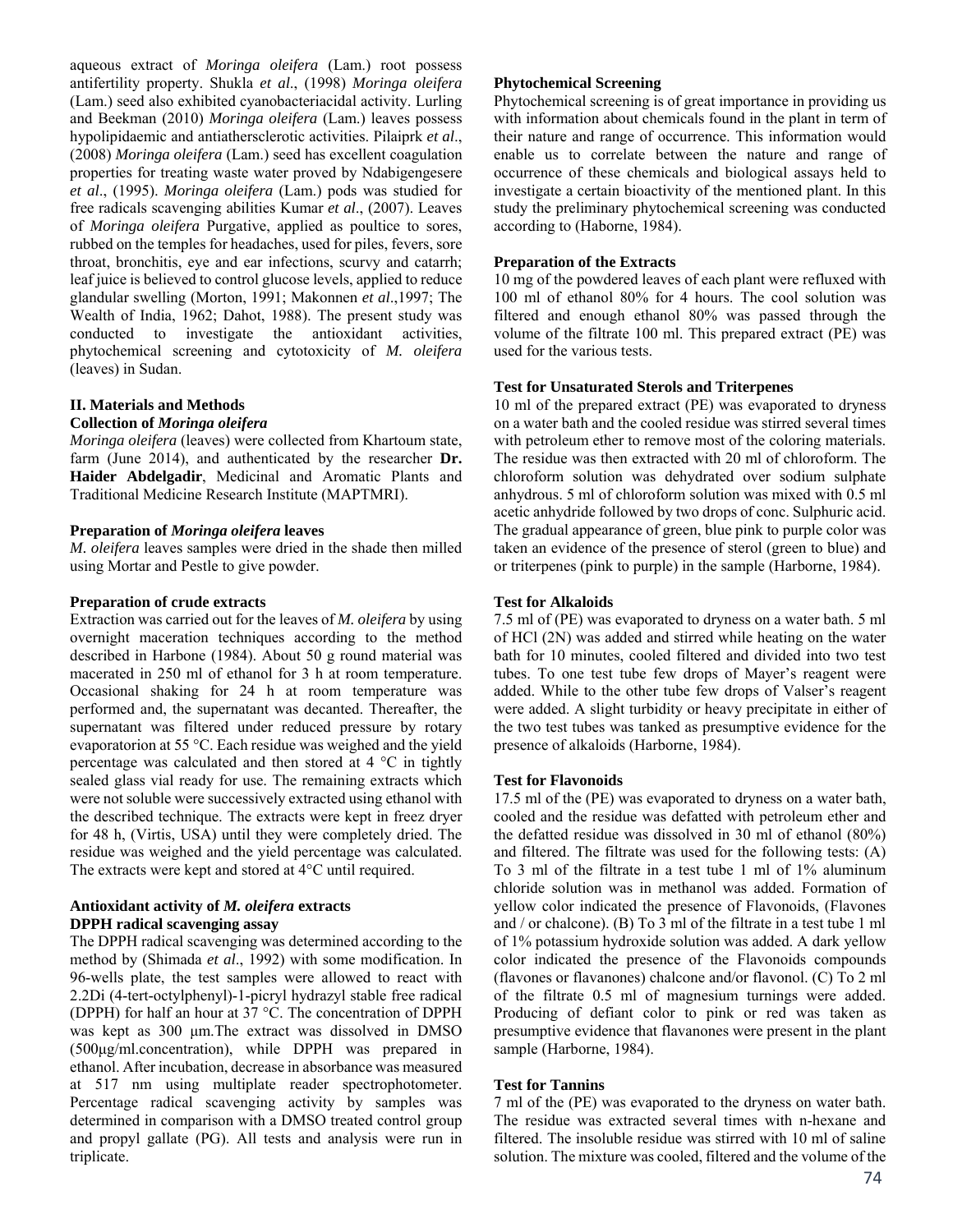filtrate was adjusted to 10 ml with more saline solution. 5 ml of this solution was treated with few drops of gelatin salt reagent. Formation of immediately precipitate was taken as an evidence for the presence of tannin in plant sample. To another portion of this solution, few drops of ferric chloride test reagent were added. The formation of blue, black or green was taken as an evidence for the presence of tannins.

#### **Test for Saponins**

1 g of the original dried powdered plant material was placed in a clean test tube. 10 ml of distilled water was added and the tube was stoppered and vigorously shaken for about 30 seconds. The tube was then allowed to stand and observed for the formation of (honeycomb). The appearance of honeycomb, which persisted for least an hour, was taken as an evidence for the presence of Saponins.

#### **Test for Anthraquinone Glycosides**

10 g of the powdered plant sample were boiled with 10 ml of 0.5N KOH containing 1 ml of 3% hydrogen peroxide solution. The mixture was extracted by shaking with10 ml of benzene. 5 ml of the benzene solution was shaken with 3 ml of 10% ammonium hydroxide solution and the two layers were allowed to separate. The presence of Anthraquinones was indicated if the alkaline was found to have assumed pink or red color.

# **Test for Coumarins**

3 g of the original powdered plant sample was boiled with 20 ml of distilled water in a test tube and filter paper was attached to the test tube to be saturated with the vapor after a spot of 0.5N KOH put on it. Then the filter paper was inspected under UV light, the presence of coumarins was indicated if the spot has found to be absorbed the UV light.

#### **Cytotoxicity Screening**

Microculture tetrazolium MTT assay was utilized to evaluate the cytotoxicity of the *M. oleifera***.** 

# **Microculture Tetrazolium (MTT) Assay Principle**

This Colorimetric assay is based on the capacity of Mitochondria succinate dehydrogenase enzymes in living cells to reduce the yellow water soluble substrate 3- (4, 5-dimethyl thiazol-2-yl)-2, 5-diphenyl tetrazolium bromide (MTT) into an insoluble, blue colored formazan product which is measured spectrophotometrically. Since reduction of MTT can only occur in metabolically active cells, the level of activity is a measure of the viability of the cells (Patel, *et al*., 2009).

# **Preparation of** *M. oleifera* **extract**

Using a sensitive balance 5 mg of each extracts were weighed and put in eppendorf tubes. 50 μl of DMSO were added to the extract and the volume was completed to 1 ml with distilled water obtaining a concentration of 5 mg/ml. The mixture was vortexed and stirred by magnetic stirrer to obtain a homogenous solution.

#### **Cell Line and Culturing Medium**

Vero (Normal, African green monkey kidney) cells were cultured in a culturing flask containing a complete medium consisting of 10% fetal bovine serum and 90% minimal

essential medium (MEM) and then incubated at 37°C. The cells were sub cultured twice a week.

#### **Cell line used**

Vero cells (Normal, African green monkey kidney).

#### **Cell counting**

Cell counts were done using the improved Neubauer chamber. The cover slip and chamber were cleaned with detergent, rinsed thoroughly with distilled water and swapped with 70% ethanol, then dried. An aliquot of cell suspension was mixed with equal volume of 0.4% trypan blue in a small tube. The chamber was charged with cell suspension. After cells had settled, the chamber was placed under light microscope. Using 40 X objective, cells in the 4 large corner squares (each containing 16 small squares) were counted. The following formula was used for calculating cells:

|                  | Number of cells counted X Dilution factor X 10 <sup>4</sup> |
|------------------|-------------------------------------------------------------|
| $(Cells/ml) N =$ |                                                             |
|                  |                                                             |

# **Procedure**

The monolayer cell culture formed in the culturing flasks was trypsinized and the cells were put in centrifuging tube and centrifuged for 5 minutes separating the cells from the

supernatant that flicked out. 1 ml complete medium was added to the cells and all the cell suspension was contained in a basin. In a 96- well microtitre plate, serial dilutions of each extracts were prepared. 3 duplicated concentrations for each extracts i.e. 6 wells for each of 8 extracts. All wells in rows A, B and C were used in addition to first 4 wells from each rows D, E and F. The first 2 wells of row G were used for the negative control and the first 2 wells of row H were used for the positive control Triton X. 20 μl complete medium pipetted in all wells in rows B, C and mentioned wells of rows E and F. Then 20 μl from each extracts were pipetted in rows A and B and first 4 wells of rows E and F. 20 μl taken from row B were pipetted and mixed well in row C from which 20 μl were taken and flicked out. The same was done from E to F. After that 80 μl complete medium were added to all used wells. Then adjusting the cell account to 3000 cell/well, 100 μl of cell suspension were added completing all wells to the volume 200 μl. Now, we have duplicated three concentrations 500, 250, 125 μg/ml for each extract. Then the plate was covered and incubated at 37°C for 96 hours.

On the fourth day, the supernatant was removed from each well without detaching the cells. MTT suspension stock (5 mg/ml) prepared earlier in 100 ml phosphate buffer solution (PBS) was diluted (1:3.5) in a culture medium. To each well of the 96-well plate, 50 µl of diluted MTT were added. The plate was incubated for further 4 hours at 37°C. MTT was removed carefully without detaching cells, and 100 μl of DMSO were added to each well. The plate was agitated at room temperature for 10 minutes then read at 540 nm using microplate reader. The percentage growth inhibition was calculated using the formula below:

#### **% Cell inhibition = 100-{(Ac-At)/Ac} × 100**

Where,  $At = Absorbance value of test compound;$ **Ac**= Absorbance value of control.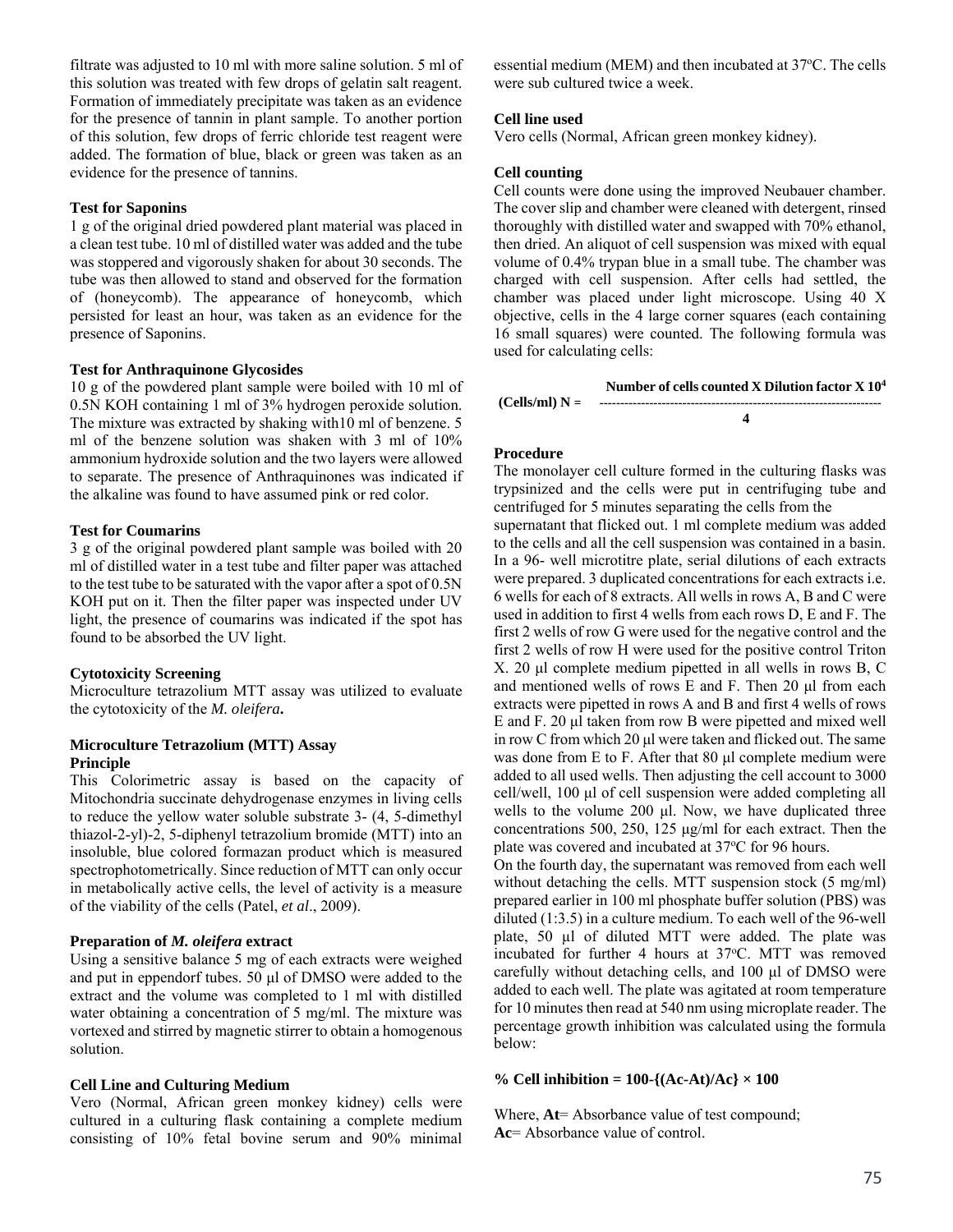## **Statistical analysis**

All data were presented as means  $\pm$  S.D. Statistical analysis for all the assay results were done using Microsoft Excel program (2007).

# **III. Results and Discussion**

Ethanolic leaves extract of *M. oleifera* (family: Moringaceae) were screened for antioxidant screening for their free radical scavenging properties using 2.2Di (4-tert-octylphenyl)-1 picryl-hydrazyl (DPPH), while propyl galate was used as standard antioxidant and phytochemical screening, and cytotoxicity (MTT assay) with different concentration (500 ppm, 250 ppm and 125 ppm) and compare triton-100 (the reference control).

# **Antioxidant activity of** *M. oleifera* **(leaves) extract:**

This table indicate the anti DPPH of ethanol extract of *M. oleifera* (leaves), propyl gallate was used as standard drug level. The tested antioxidant activity gave (75  $\pm$  0.04 RSA %) in comparison to the control of propylgalate levels gave  $(88 \pm 0.07)$  $RSA \%$ ).

As shown in Table (1), the results of antioxidant activity *M. oleifera* (leaves) showed high antioxidant activity against the DPPH free radical (81.04 RSA%). This result was similar to that reported by Chumark *et al.* (2008) using free radical scavenging activity of Moringa oleifera using 1,1-diphenyl-2 picrylhydrazyl radicals (DPPH).

**Table 1:** Antioxidant activity of *M. oleifera* (leaves)

| No | Name of plant | Part   | $\%$ RSA* ± SD (DPPH) |
|----|---------------|--------|-----------------------|
|    | M. oleifera   | leaves | $75 \pm 0.01$         |
|    | *Control      | РG     | $88 \pm 0.07$         |

**Key:** RSA\* = Radicals scavenging activity

**\*Control = P.G** = Propyl Gallate.

#### **Phytochemical analysis of** *M. oleifera* **(leaves)**

The Phytochemical analysis of crude ethanolic extract of *M. oleifera* performed by the method described earlier and then and then analyzed for phytocompounds like steroids or terpenoids, alkaloids, flavonoids, coumarins, saponins, tannins and anthraquinone preliminary analyzed and present in the (Table 2).

The Phytochemical analysis of crude ethanolic extract of *M. oleifera* performed by the method described earlier and then and then analyzed for phytocompounds like steroids or terpenoids, alkaloids, flavonoids, coumarins, saponins, tannins and anthraquinone preliminary analyzed and present study. The Alkaloids is absent in both the case of plant extracts. This result was similar to that reported by Rajamanickam and Sudha, (2013).

| <b>Table 2:</b> Preliminary Phytochemical Screening analysis of M. |
|--------------------------------------------------------------------|
| <i>oleifera</i> (leaves) extract                                   |

| No.           | <b>Tested</b>             | M. oleifera (leaves) |
|---------------|---------------------------|----------------------|
|               | Unsaturated Sterol And/or |                      |
|               | Triterpenes               |                      |
|               | Alkaloids                 |                      |
|               | Flavonoids                |                      |
|               | Tannins                   |                      |
|               | Saponins                  |                      |
|               | Anthraquinone glycoside   |                      |
|               | Coumarins                 |                      |
| $+$ = Present |                           | $=$ Absent.          |

#### **Cytotoxicity assay of** *M. oleifera* **(leaves) extract:**

Interestingly, the cytotoxicity assays were conducted in this study to evaluate the cytotoxicity effects of ethanolic extract of *M. oleifera* (leaves) by using MTT-assay including (Vero cell line). Table 3 indicated the inhibition percentage (%) of Vero cell line growth *in vitro* by ethanolic extract of *M. oleifera* (leaves) for different concentrations 125 to 500 μg/ml and showed an  $IC_{50} > 100$  ( $\mu$ g/ml) which is verifying the plant safety. The maximum concentration used was 500 μg/mL. When this concentration produced less than 50% inhibition, the IC<sub>50</sub> cannot be calculated.

**Table 3:** Cytotoxicity of *M. oleifera* (leaves) extract on normal cell lines (Vero cell line) as measured by the MTT assay

| No. | Name of samples (part)      | Concentrations (µg/ml) | <b>Absorbance</b> | Inhibition $(\% ) \pm SD$ | $IC_{50}$ (µg/ml) |
|-----|-----------------------------|------------------------|-------------------|---------------------------|-------------------|
|     |                             | 500                    | 2.42              | $17.9 \pm 0.05$           |                   |
|     | <i>M. oleifera</i> (leaves) | 250                    | 2.87              | $1.8 \pm 0.03$            | 100 >             |
|     |                             |                        | 3.42              | $-17.5 \pm 0.02$          |                   |
|     | `Control                    |                        | 0.14              | $95.3 \pm 0.01$           |                   |

**Key:**  $*$ Control = Triton-x100 was used as the control positive at 0.2  $\mu$ g/mL.

# **V. Conclusion**

From complete investigation about antioxidant and pharmaceutical screening studies of *M. oleifera* leaves it can be recommended that extracts could be used as a easily available foundation of natural antioxidants, which can be used as supplement to aid the therapy of free radical mediated diseases such as cancer, diabetes, inflammation, etc., diabetes swelling. Further studies are needed on the isolation and elucidation of their chemical structures of antioxidant components, and other related pharmacological studies such as *in vivo* investigation, drug formulation and clinical trials are highly recommended.

# **VI. Acknowledgements**

The authors are grateful to **Mrs. Amna Ali**, laboratory of Biochemistry Unit and Medicinal and Aromatic Plants and Traditional Medicine Research Institute (MAPTMRI), P.O. Box 2404, National Center for Research, Khartoum, Sudan.

#### **References**

- 1. Agbor GA, Oben JE, Ngogang JY. Haematinic activity of Hibiscus cannabinus. African journal of Biotechnology. 2005; 4(8):833-837.
- 2. Chuang PH, Lee CW, Chou JY, Murugan M, Shieh BJ. Hueih‐Minchen. Antifungal activity of crude extracts and